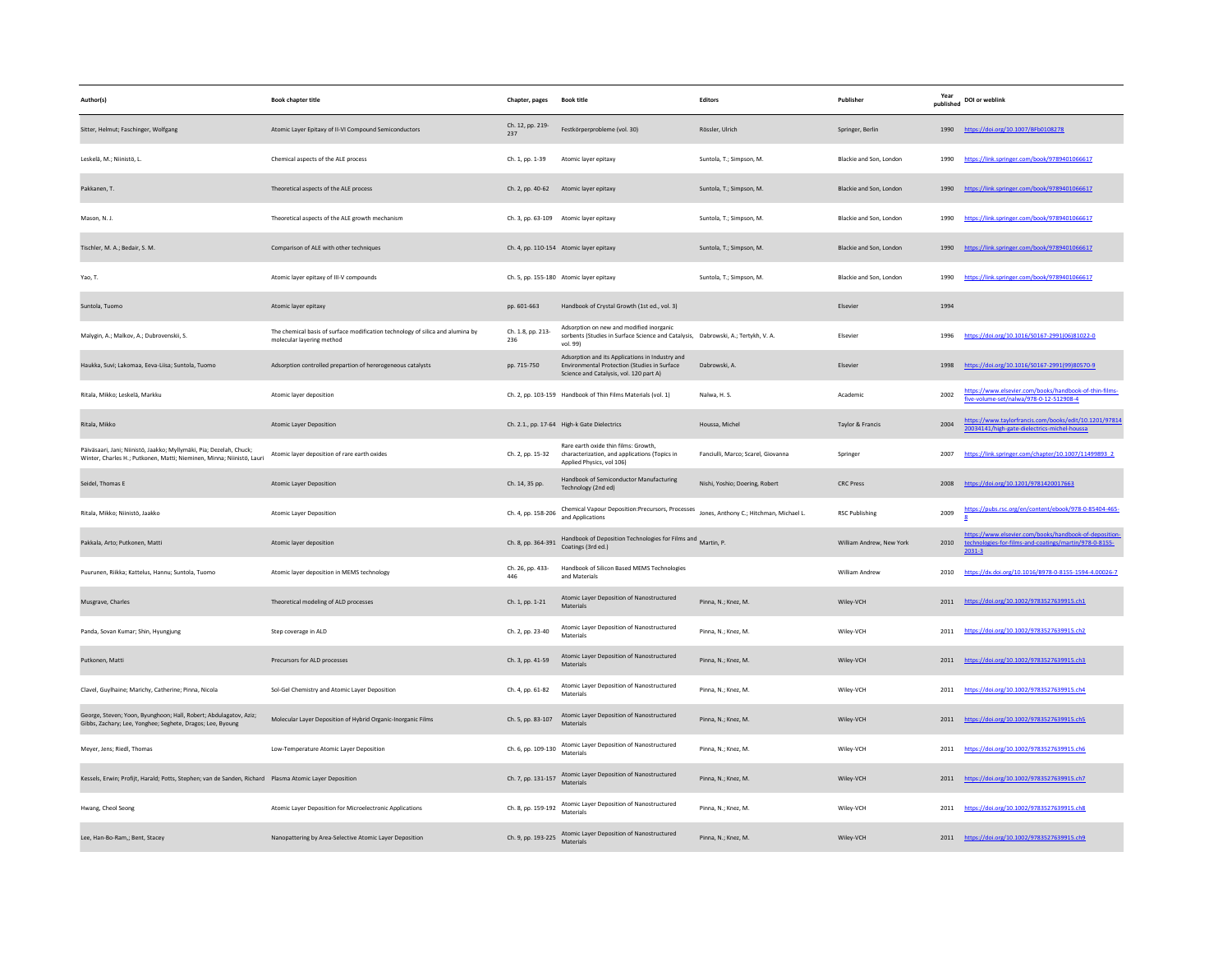| Elam, Jeffrey                                                                                                    | Coatings on High Aspect Ratio Structures                                            | Ch. 10, pp. 227-<br>249   | Atomic Layer Deposition of Nanostructured<br>Materials                                                                         | Pinna, N.: Knez, M.                         | Wiley-VCH                  | 2011 | https://doi.org/10.1002/9783527639915.ch10                                 |
|------------------------------------------------------------------------------------------------------------------|-------------------------------------------------------------------------------------|---------------------------|--------------------------------------------------------------------------------------------------------------------------------|---------------------------------------------|----------------------------|------|----------------------------------------------------------------------------|
| Fan, Hong Jin; Nielsch, Kornelius                                                                                | Coatings of Nanoparticles and Nanowires                                             | Ch. 11, pp. 251-<br>270   | Atomic Layer Deposition of Nanostructured<br>Materials                                                                         | Pinna, N.; Knez, M.                         | Wiley-VCH                  |      | 2011 https://doi.org/10.1002/9783527639915.ch11                            |
| Parsons, Gregory N                                                                                               | Atomic Layer Deposition on Soft Materials                                           | Ch. 12, pp. 271-<br>300   | Atomic Layer Deposition of Nanostructured<br>Materials                                                                         | Pinna, N.; Knez, M.                         | Wiley-VCH                  | 2011 | https://doi.org/10.1002/9783527639915.ch12                                 |
| Knez, Mato                                                                                                       | Application of ALD to Biomaterials and Biocompatible Coatings                       | Ch. 13, pp. 301-<br>325   | Atomic Layer Deposition of Nanostructured<br>Materials                                                                         | Pinna, N.: Knez, M.                         | Wiley-VCH                  |      | 2011 https://doi.org/10.1002/9783527639915.ch13                            |
| Marichy, Catherine; Pucci, Andrea; Willinger, Marc-Georg; Pinna,<br>Nicola                                       | Coatings of Carbon Nanotubes                                                        | Ch. 14, pp. 327-<br>343   | Atomic Layer Deposition of Nanostructured<br>Materials                                                                         | Pinna, N.: Knez, M.                         | Wiley-VCH                  | 2011 | https://doi.org/10.1002/9783527639915.ch14                                 |
| Gaillot, Davy; Summers, Christopher                                                                              | <b>Inverse Opal Photonics</b>                                                       | Ch. 15, pp. 345-<br>376   | Atomic Layer Deposition of Nanostructured<br><b>Materials</b>                                                                  | Pinna, N.; Knez, M.                         | Wiley-VCH                  |      | 2011 https://doi.org/10.1002/9783527639915.ch15                            |
| Szeghalmi, Adriana V; Knez, Mato                                                                                 | Nanolaminates                                                                       | Ch. 16, pp. 377-<br>399   | Atomic Layer Deposition of Nanostructured<br>Materials                                                                         | Pinna, N.: Knez, M.                         | Wiley-VCH                  | 2011 | https://doi.org/10.1002/9783527639915.ch16                                 |
| Leskelä, Markku                                                                                                  | Challenges in Atomic Layer Deposition                                               | Ch. 17, pp. 401-<br>421   | Atomic Layer Deposition of Nanostructured<br>Materials                                                                         | Pinna, N.; Knez, M.                         | Wiley-VCH                  |      | 2011 https://doi.org/10.1002/9783527639915.ch17                            |
| Winter, Charles H; Knisley, Thomas J; Kalutarage, Lakmal C; Zavada,<br>Mark A; Klesko, Joseph P; Perera, T Hiran | Metallic Materials Deposition: Metal-Organic Precursors                             |                           | Encyclopedia of Inorganic and Bioinorganic<br>Chemistry (2nd ed)                                                               |                                             | John Wiley and Sons        | 2012 | https://dx.doi.org/10.1002/9781119951438.eibc0128.pub                      |
| Kääriäinen, Tommi; Cameron, David; Kääriäinen, Marja-Leena;<br>Sherman, Arthur                                   | Fundamentals of Atomic Layer Deposition                                             | Ch. 1, pp. 1-31           | Atomic Laver Deposition: Principles.<br>Characteristics, and Nanotechnology Applications,<br>Second Edition                    |                                             | Scrivener Publishing LLC.  | 2013 | https://onlinelibrary.wiley.com/doi/10.1002/97811187474<br>07.ch1          |
| Kääriäinen, Tommi; Cameron, David; Kääriäinen, Marja-Leena;<br>Sherman, Arthur                                   | Elemental Semiconductor Epitaxial Films                                             | Ch. 2, pp. 33-49          | Atomic Layer Deposition: Principles,<br>Characteristics, and Nanotechnology Applications,<br>Second Edition                    |                                             | Scrivener Publishing LLC.  | 2013 | https://onlinelibrary.wiley.com/doi/10.1002/97811187474<br>07.ch2          |
| Kääriäinen, Tommi: Cameron, David: Kääriäinen, Maria-Leena:<br>Sherman, Arthur                                   | <b>III-V Semiconductor Films</b>                                                    | Ch. 3, pp. 51-66          | Atomic Layer Deposition: Principles,<br>Characteristics, and Nanotechnology Applications,<br>Second Edition                    |                                             | Scrivener Publishing LLC.  | 2013 | https://onlinelibrary.wiley.com/doi/10.1002/97811187474<br>07.ch3          |
| Kääriäinen, Tommi; Cameron, David; Kääriäinen, Marja-Leena;<br>Sherman, Arthur                                   | Oxide Films                                                                         | Ch. 4, pp. 67-159         | Atomic Layer Deposition: Principles,<br>Characteristics, and Nanotechnology Applications,<br>Second Edition                    |                                             | Scrivener Publishing LLC.  | 2013 | https://onlinelibrary.wiley.com/doi/10.1002/97811187474<br>07.ch4          |
| Kääriäinen, Tommi; Cameron, David; Kääriäinen, Marja-Leena;<br>Sherman, Arthur                                   | Nitrides and Other Compounds                                                        |                           | Atomic Layer Deposition: Principles,<br>Ch. 5, pp. 161-182 Characteristics, and Nanotechnology Applications,<br>Second Edition |                                             | Scrivener Publishing LLC.  | 2013 | https://onlinelibrary.wiley.com/doi/10.1002/97811187474<br>07.ch5          |
| Kääriäinen, Tommi; Cameron, David; Kääriäinen, Marja-Leena;<br>Sherman, Arthur                                   | Metals                                                                              |                           | Atomic Layer Deposition: Principles,<br>Ch. 6, pp. 183-206 Characteristics, and Nanotechnology Applications,<br>Second Edition |                                             | Scrivener Publishing LLC.  | 2013 | https://onlinelibrary.wiley.com/doi/10.1002/97811187474<br>07.ch6          |
| Kääriäinen, Tommi; Cameron, David; Kääriäinen, Marja-Leena;<br>Sherman, Arthur                                   | Organic and Hybrid Materials                                                        |                           | Atomic Layer Deposition: Principles,<br>Ch. 7, pp. 207-213 Characteristics, and Nanotechnology Applications,<br>Second Edition |                                             | Scrivener Publishing LLC.  | 2013 | https://onlinelibrary.wiley.com/doi/10.1002/97811187474<br>07.ch7          |
| Kääriäinen, Tommi; Cameron, David; Kääriäinen, Marja-Leena;<br>Sherman, Arthur                                   | ALD Applications and Industry                                                       |                           | Atomic Layer Deposition: Principles,<br>Ch. 8, pp. 214-242 Characteristics, and Nanotechnology Applications,<br>Second Edition |                                             | Scrivener Publishing LLC.  | 2013 | https://onlinelibrary.wiley.com/doi/10.1002/97811187474<br>07.ch8          |
| Knoops, Harm; Potts, Stephen; Bol, Ageeth; Kessels, Erwin                                                        | Atomic layer deposition                                                             | Ch. 27, pp. 1101-<br>1134 | Handbook of Crystal Growth (3rd ed., vol. 3)                                                                                   | Kuech, Thomas                               | Elsevier                   | 2014 | https://www.sciencedirect.com/science/article/pii/B97804<br>44633040000275 |
| He, Wei                                                                                                          | ALD: Atomic layer deposition - Precise and conformal coating for better performance | Ch. 82, pp. 2959-<br>2996 | Handbook of Manufacturing Engineering and<br>Technology (vol. 6)                                                               | Nee, A                                      | Springer                   | 2014 | https://doi.org/10.1007/978-1-4471-4670-4_80                               |
| Leskelä, Markku; Niinistö, Jaakko; Ritala, Mikko                                                                 | <b>Atomic Laver Deposition</b>                                                      | Ch. 4.05, pp. 101-<br>123 | Comprehensive Materials Processing (vol. 4)                                                                                    | Hashmi, S.; Cameron, D.                     | <b>F</b> lsevier           | 2014 | https://www.sciencedirect.com/science/article/pii/B97800<br>80965321004015 |
| Dendooven, Jolien                                                                                                | Atomic Laver Deposition in Nanoporous Catalyst Materials                            | Ch. 7, pp. 167-197        | Atomically-Precise Methods for Synthesis of Solid<br>Catalysts (RSC Catalysis series No. 22)                                   | Hermans, Sophie: de Bocarme, Thierry Visart | Royal Society of Chemistry | 2014 | https://doi.org/10.1039/9781782628439-00167                                |
| Gordon, Roy G.                                                                                                   | ALD Precurorsors and Reaction Mechanisms                                            |                           | Ch. 2, pp. 15-46 Atomic Layer Deposition for Semiconductors                                                                    | Hwang, Cheol Seong                          | Springer New York          | 2014 | https://link.springer.com/book/10.1007/978-1-4614-8054-                    |
| Elliot, Simon                                                                                                    | ALD Simulations                                                                     |                           | Ch. 3, pp. 47-69 Atomic Layer Deposition for Semiconductors                                                                    | Hwang, Cheol Seong                          | Springer New York          | 2014 | https://link.springer.com/book/10.1007/978-1-4614-8054-                    |
| Hwang, Cheol Seong; Kim, Seong Keun; Lee, Sang Woon                                                              | Mass-Production Memories (DRAM and Flash)                                           |                           | Ch. 4, pp. 73-122 Atomic Layer Deposition for Semiconductors                                                                   | Hwang, Cheol Seong                          | Springer New York          | 2014 | https://link.springer.com/book/10.1007/978-1-4614-8054-                    |
| Raoux, Simone; Ritala, Mikko                                                                                     | PCRAM                                                                               |                           | Ch. 5, pp. 123-148 Atomic Layer Deposition for Semiconductors                                                                  | Hwang, Cheol Seong                          | Springer New York          | 2014 | https://link.springer.com/book/10.1007/978-1-4614-8054-                    |
| Hoffman-Eifert, Susanne; Watanabe, Takayuki                                                                      | FeRAM                                                                               |                           | Ch. 6, pp. 149-171 Atomic Layer Deposition for Semiconductors                                                                  | Hwang, Cheol Seong                          | Springer New York          | 2014 | https://link.springer.com/book/10.1007/978-1-4614-8054-                    |